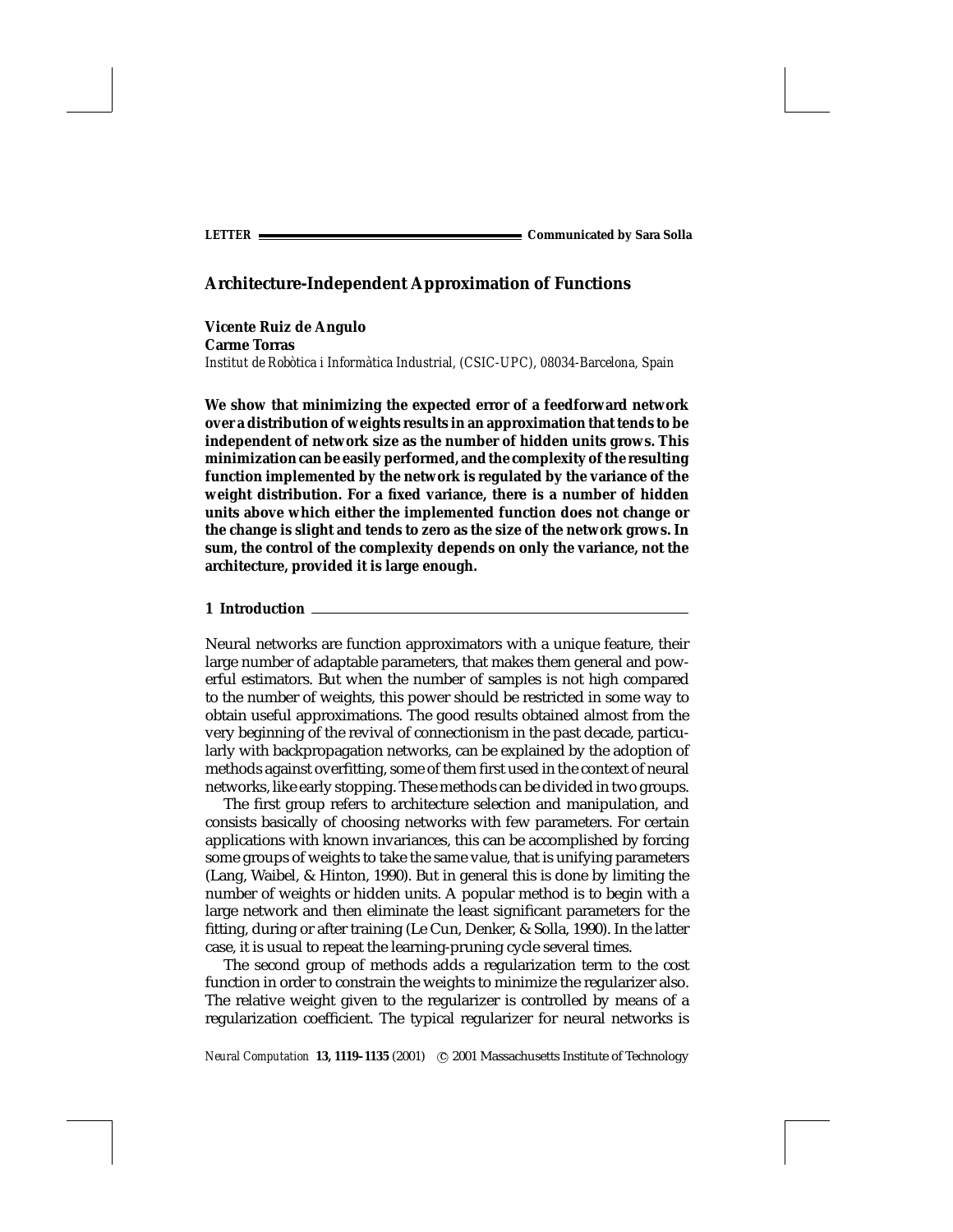1120 Vicente Ruiz de Angulo and Carme Torras

a quadratic function of the weights, limiting their magnitude. The early stopping technique, which avoids the growth of the weights in the later stages of learning, has a similar working principle.

There is a third option: the use of random weights. The idea is that the information contained in a random weight depends on its variance and, thus, the fitting power of a network can be controlled through the amplitude of its weight distribution. The use of random weights was first suggested by Hanson (1990) to avoid poor minima. Later, An (1996) and Murray and Edwards (1993, 1994) showed the utility of the approach to improve generalization, especially for classification problems. Hinton and van Camp (1993a, 1993b) used individual variances for each weight that were adapted during learning to minimize a minimum description length cost.

Here we show that simple noise addition, in the sense indicated below, has very interesting properties. Being a single-variance version of the Hinton and van Camp framework, it is tantamount to a regularization approach, but at the same time, in practice, it also appertains to the architecture selection methods. Indeed we show that the variance determines the surviving architecture and the optimal weight vector, provided the network has enough hidden units. Thus, there exists a one-to-one correspondence between the regularization coefficient and the function implemented by the trained network, regardless of the architecture.

# **2 Learning with Noisy Weights**

This article studies the weight configurations obtained by minimizing a cost function  $E_P(W)$  that is the expectation of  $E(W)$ ,

$$
E_P(W) = \int E(W + R) P(R) dR, \qquad (2.1)
$$

where *W* is the weight vector and *R* is a vector of random variables, each obeying the same symmetric distribution *P*(·). In regression networks, the error function is taken as follows:

$$
E(W) = \sum_{p} E^{p}(W) = \frac{1}{2} \sum_{p} ||F(W; X^{p}) - D^{p}||^{2},
$$
\n(2.2)

 $F(W, X^{p})$  being the output of the network when the *p*th input pattern  $X^{p}$ is presented, and  $D^{p}$  is the *p*th output pattern.

A deterministic algorithm was developed by Ruiz de Angulo and Torras (1994) to minimize equation 2.1 without sampling the weight distribution for the purpose of mitigating weight perturbation effects. It is rather simple and has been shown to provide very accurate minima for all variances of *P*. For this reason, we will use it in all the experiments presented in this article.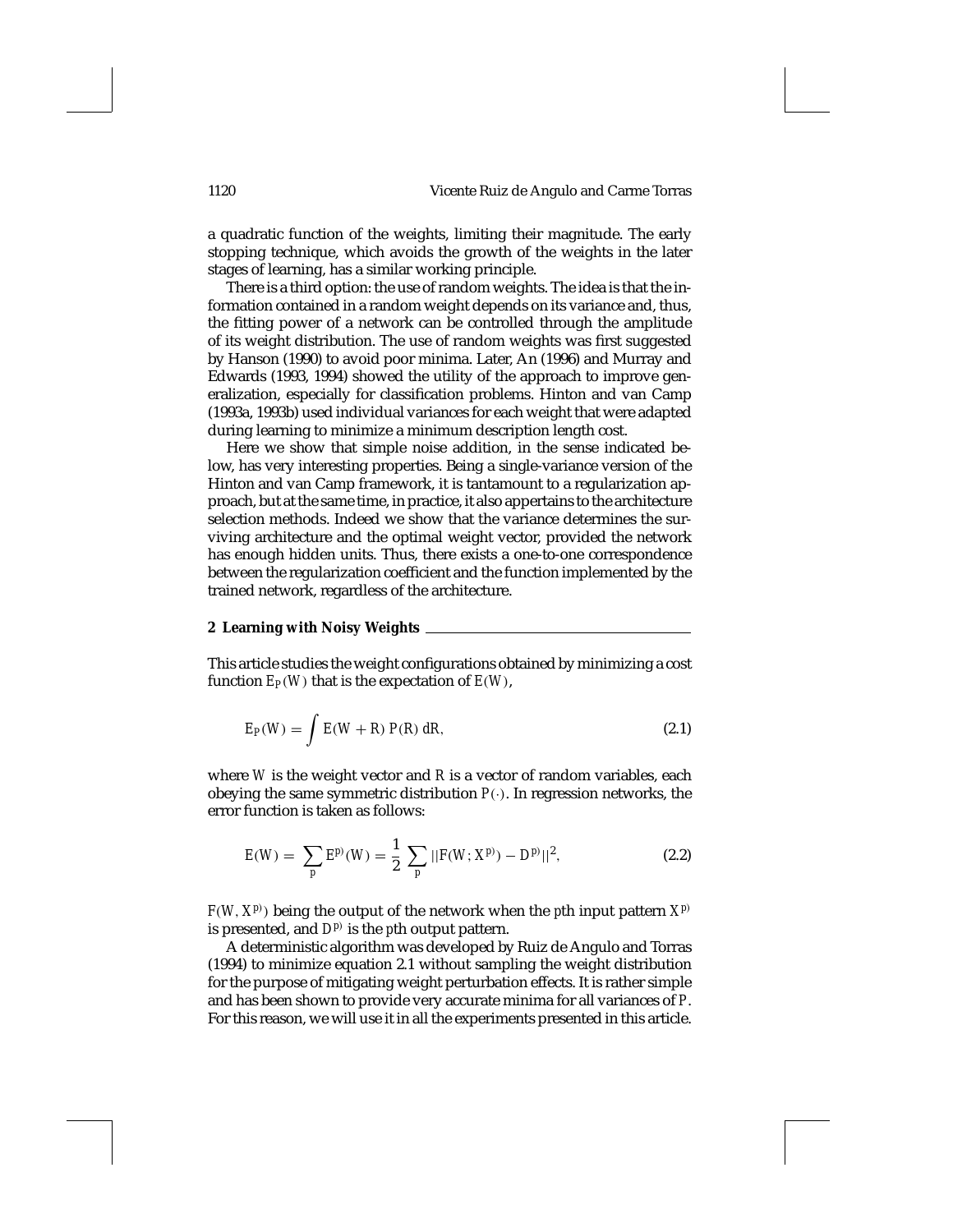This algorithm is based on the following equivalence,

$$
E_P(W) = E(W) + \frac{\sigma^2}{2} \sum_{j,i} \frac{\partial^2 E}{\partial w_{ji}^2} + \mathcal{O}(\mu_4) \approx E(W) + \frac{\sigma^2}{2} \sum_{j,i} \left(\frac{\partial F}{\partial w_{ji}}\right)^2, \quad (2.3)
$$

 $\sigma^2$  being the variance of *R*,  $\mu_4$  its fourth-order moment, and  $w_{ji}$  the weight departing form unit *i* and impinging on unit *j*.  $\frac{\sigma^2}{2}$  can be considered a regularization coefficient, which we call  $\alpha$ .

The equality in equation 2.3 holds everywhere as a consequence of the symmetry of *P*, which cancels out the terms associated with the first and third derivatives, as well as the nondiagonal terms of the Hessian. When the variance is small, fourth- and higher-order moments are very small, and the terms associated with them can be neglected. Instead, when the variance is large, the minimization of *EP*(*W*) produces networks whose fourth and higher derivatives are small, so that those same terms also can be neglected. These phenomena complement one another in such a way that the  $\mathcal{O}(\mu_4)$ terms are not important for any variance in the minimum of  $E_P(W)$ . Thus, any minimization algorithm can work asymptotically without these terms.

In the approximation step of equation 2.3, a term dependent on both the pattern misfits  $F(W; X^{p}) - D^{p}$  and the second derivatives of *F* has been dropped. This term can also be neglected in the minimum of  $E_P(W)$  due to similar reasons: when the variance is small, the misfits are small, and when the variance is large, the minimum tends to have small second derivatives of *F*. Observe that this argument requires that for  $\sigma = 0$ , the network is able to approximate all the training points fairly well. When the training set contains points with the same input and different outputs, we assume that the network is able to interpolate the average of these outputs (which is the result of the minimization of the plain sum-of-squares error).<sup>1</sup> If this condition is satisfied, the sum of the neglected terms dependent on the misfits is null.

The accuracy of an algorithm based on this approximation was demonstrated for all variances in Ruiz de Angulo (1996) and Ruiz de Angulo and Torras (1998) by means of comparisons with the exact minimization for a very simple form of *P*, namely, one giving equal probability to the extreme points of a cross centered at the origin, and zero probability elsewhere.

With this approximation, the derivatives of the expected error for pattern *p*,  $E_P^p(W)$ , for a two-layer regression network with the above-defined  $E(W)^2$ 

<sup>&</sup>lt;sup>1</sup> Thus, we are assuming that the network is large enough to do this, and that the control of the complexity of the approximation is carried out by regulating  $\sigma$  and not the number of hidden units.

<sup>&</sup>lt;sup>2</sup> The derivatives for a classification network using the relative entropy error function and whose output units' activation function is *tanh* are the same as in equation 2.4.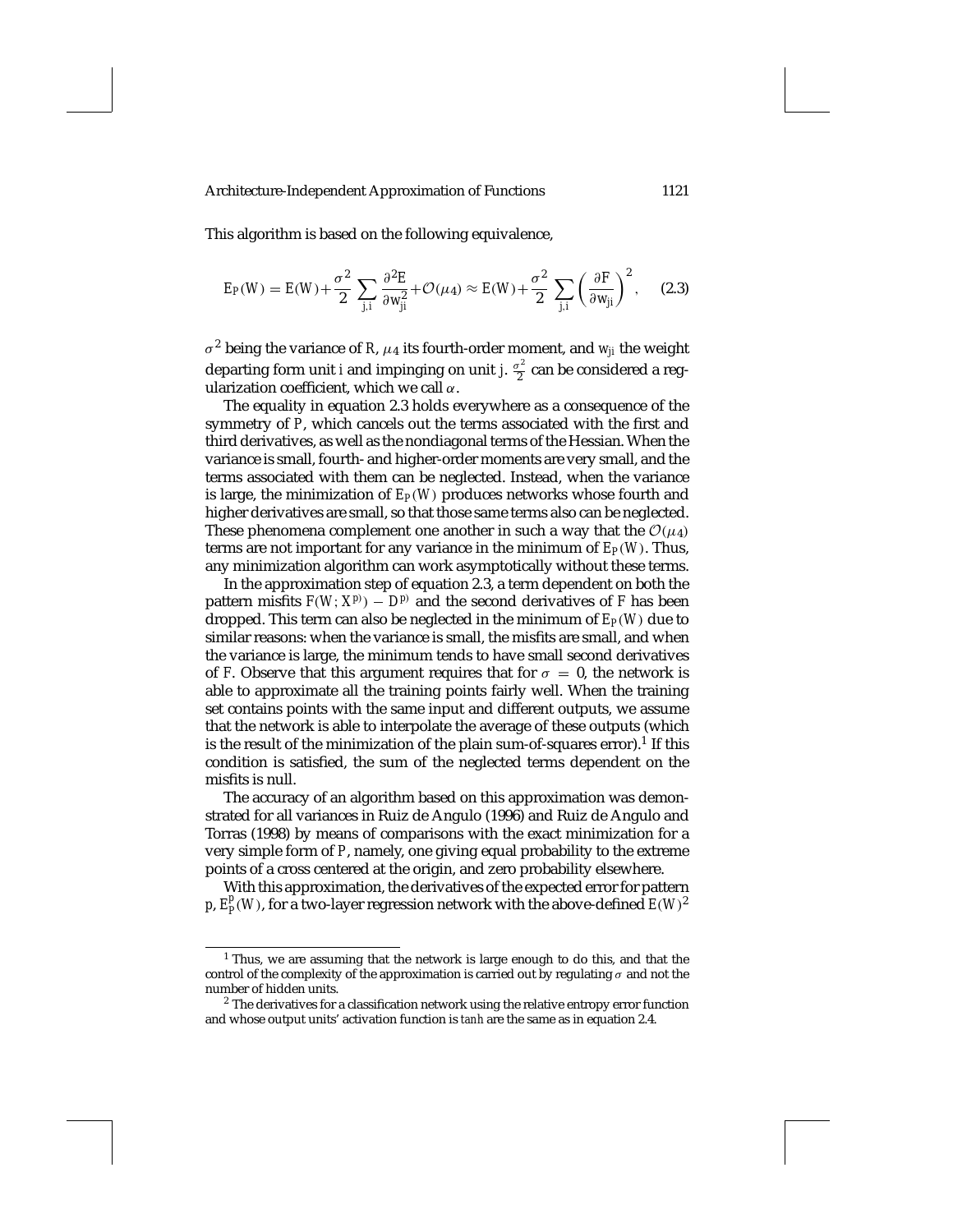and linear output units, are

$$
\frac{\partial E_p^p}{\partial w_{ji}}(W) \approx \frac{\partial E^p}{\partial w_{ji}} + \alpha \begin{cases} 2w_{ji}(y_i')^2 Q^{p)} & \text{if } j \text{ is an output unit, } i \neq \text{bias} \\ 0 & \text{if } j \text{ is an output unit, } i = \text{bias} \end{cases}
$$
 (2.4)

where  $Q^{p} = ||X^{p}||^2 + 1$  (we are considering a network with a bias unit connected to all hidden and output units),  $S_j = 2y_j'(n_{O}y_j + y_j''Q^{p)}\sum_m w_{mj}^2$ ),  $n<sub>O</sub>$  is the number of output units,  $y<sub>j</sub>$  is the activation function value of the  $\ddot{j}$ th hidden unit, and  $y'_j$  and  $y''_j$  are its first and second derivatives, respectively.  $S_j$ is the same for all the connections impinging on a hidden unit and thus must be calculated only once for each hidden unit and not for each input-hidden layer weight.

The deterministic algorithm consists of using the derivatives, equation 2.4, instead of the plain error derivatives, inside a backpropagation procedure.<sup>3</sup>

An alternative to this algorithm would be to add noise to the weights during learning (An, 1996), but an insurmountable computational time would be required to get the experimental results presented here. This is due to the high dimensionality of *W*, which imposes the use of very small learning rates to permit collecting enough statistics of  $\nabla E_P(W)$ , through samples of  $E^{p}(W) + R$ , before the characteristics of  $E_P(W)$  change too much.

#### **3 Experimental Results**

In this section we present two types of experimental results: qualitative comparison of the weight configurations resulting from training networks of different sizes under the same variance and numeric evaluation of the similarity of networks across a range of variances. The experiments are aimed at determining under what conditions using the same weight variance leads to equivalent or quasi-equivalent network configurations. Even if two networks in their global minima may have identical weight configurations, this is hard to visualize, because it is impossible to reach exactly those minima, and having different architectures, the networks follow different minimization paths. For this reason, we have chosen a convenient criterion for stopping learning: the quantity

$$
AVG(W) = \sqrt{\frac{\sum_{j,i} \left(\frac{\partial E_p}{\partial w_{ji}}(W)\right)^2}{n_p}}
$$
(3.1)

must be less than or equal to a fixed number, where *np* is the number of patterns in the training set.

<sup>3</sup> A similar algorithm based on equation 2.3 for radial basis function networks is also simple to derive and implement (Ruiz de Angulo, 1996).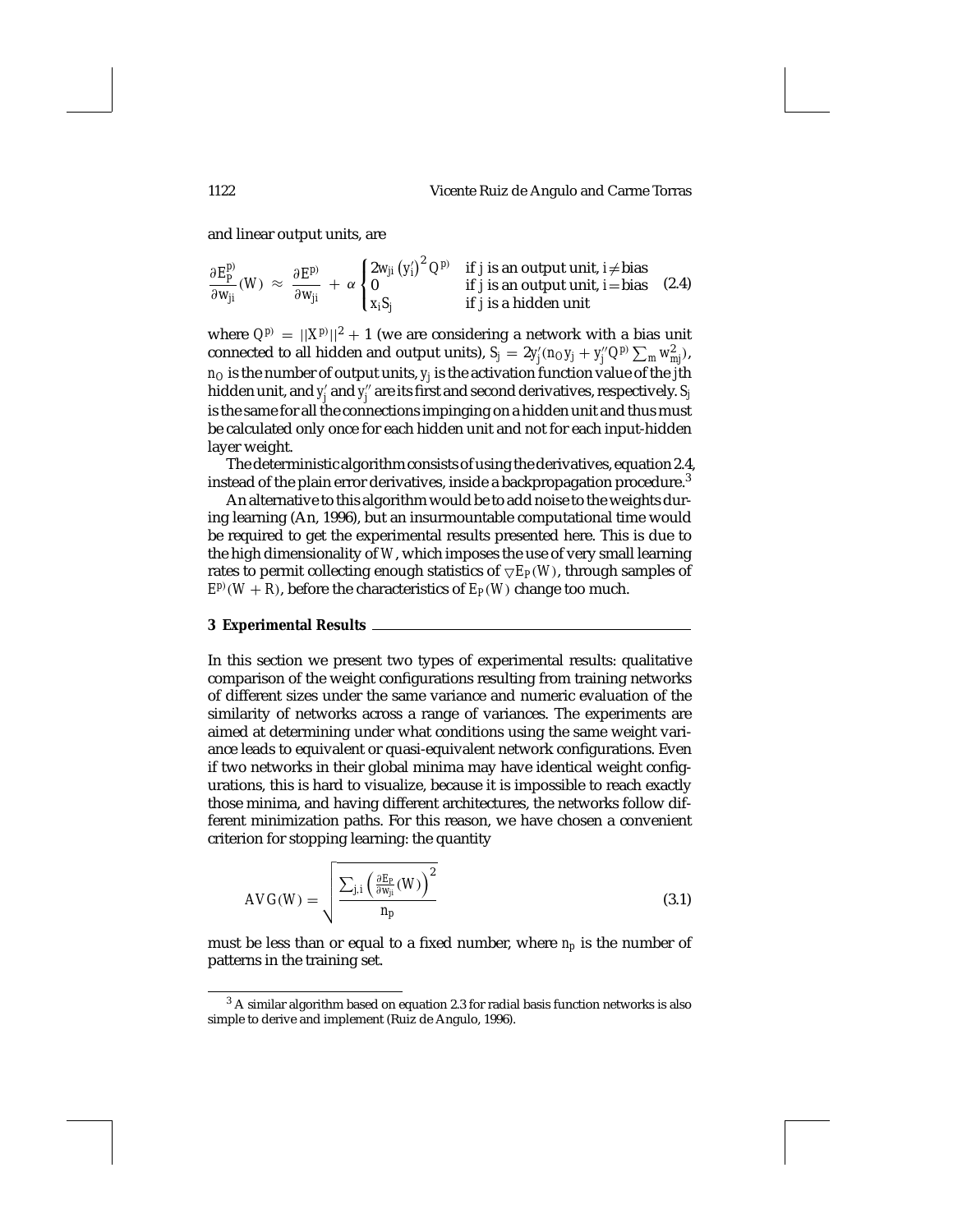In all the experiments, we will use symmetric activation functions for the network units. With this kind of unit, when all weights (except the biases of the output units) are zero, the derivatives of the network function *F* with respect to all the weights are zero. Therefore, the regularizer term  $\frac{\sigma^2}{2}\ \sum_{j,i} \left(\frac{\partial F}{\partial w_{ji}}\right)^2$  has its minimum in this type of configuration. This implies that for infinite variance, the minimizer of  $E_P$  is that with all weights set to zero except the biases of the output units, which are set to the mean of the corresponding output pattern component.

**3.1 Architecture Independence.** We first illustrate the workings of the algorithm on the one-dimensional function  $.3x^3 + .3x^2 - \frac{10}{3(x+3)^2}$  in the interval [−1.5, 1.5], as plotted in Figure 1a. In Figure 1b the weights of a network with four hidden units (HU) resulting from applying the algorithm to 20 patterns randomly drawn from that interval, up to  $AVG(W) = .0001$  and using  $\alpha = 0.001$ , are shown. Figure 1c displays the results obtained under the same conditions with a network of 8 HU. The visible result is that the number of surviving units is the same in both networks: two. Moreover, the weights of the first unit in Figure 1b are the same as those of the fifth unit in Figure 1c. The fourth unit in Figure 1b shows a direct correspondence with the first unit in Figure 1c. The weights have pairwise the same magnitude, and since the signs of both the input weights and the output weights are inverted, the two units have the same functionality. It can be concluded that the two networks implement the same approximation of the function  $.3x^3 + .3x^2 - \frac{10}{3(x+3)^2}$ , represented also in Figure 1a.

This is not a rare event but a common outcome of our algorithm: same number of surviving hidden units and exact (except for sign inversions) one-to-one weight correspondences, as can be seen in a more systematic experiment. This time the training set was 30 samples of the function  $sin(x_1 +$  $x_2$ ) +  $\eta$  in the interval  $[-\pi, \pi]$ ,  $\eta$  being a gaussian noise of standard deviation .5. Figure 2 displays this function for  $\eta = 0$  and the noisy points used to train the networks in this experiment. Two networks, one with 6 HU and another with 12 HU, were randomly initialized and subsequently trained with these data up to  $AVG(W) = .00005$ . This process was repeated for a number of times with different  $\alpha$ 's. Figure 3 shows the results. Since, as a consequence of the minimization of  $E_P(W)$ , there are no useless weights alive in the network, the number of surviving hidden units can be determined by counting the non-null hidden-to-output weights. Due to the similar values taken by two hidden-to-output weights some times, the counting is not very clear in Figure 3a, but there are four surviving units when  $\alpha = .0066$ , three between .013 and .026, two between .033 and .046, and one for larger  $\alpha$ 's. On the other hand, again there is an exact correspondence between the absolute values of the weights of the surviving units in the 6 HU network and those in the 12 HU network for all  $\alpha \geq .0066$  (except for  $\alpha = .053$ , where one of the networks gets trapped in a local minimum; see the next section). Note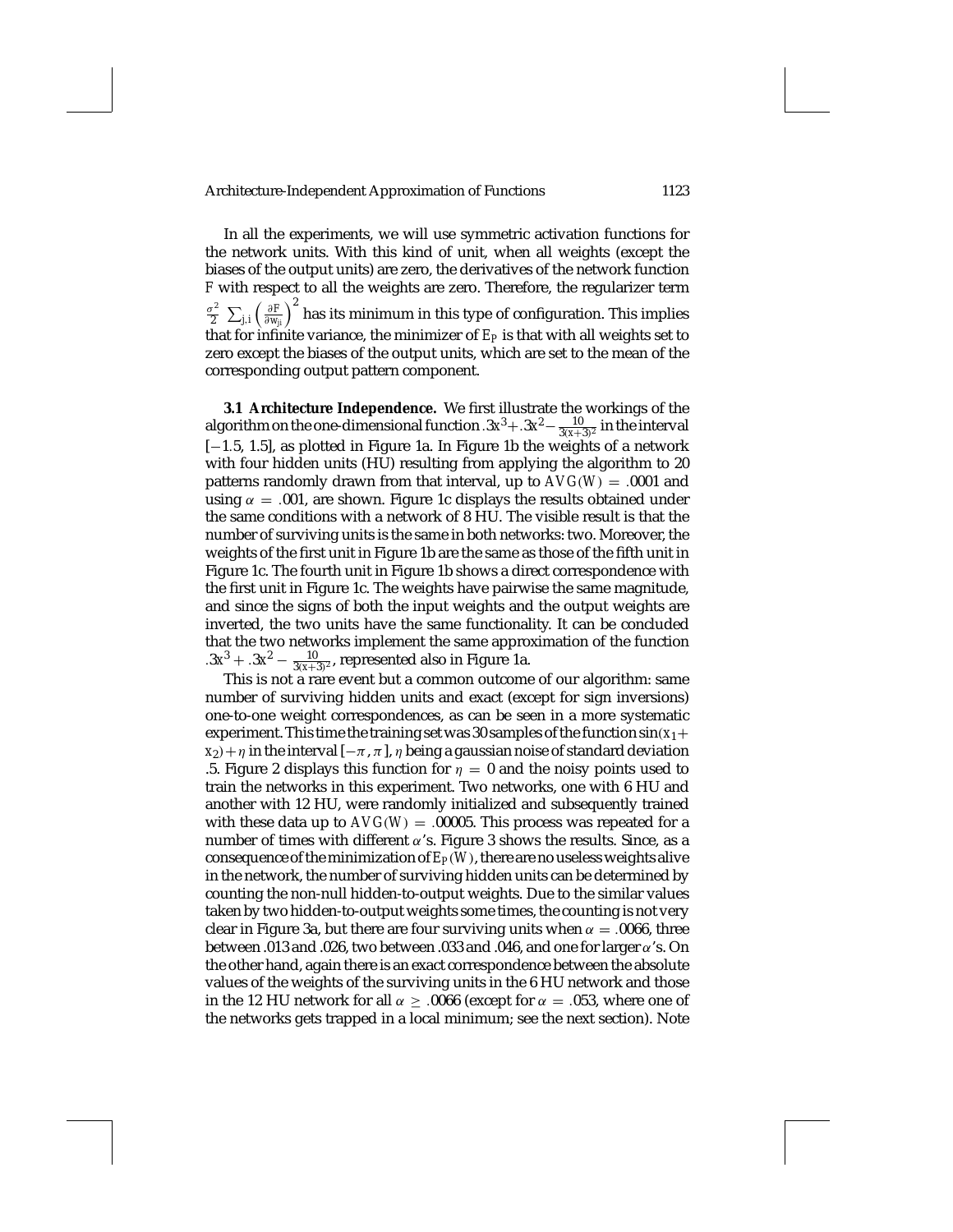

Figure 1: (a) Plot of the function .3*x*<sup>3</sup> + .3*x*<sup>2</sup> −  $\frac{10}{3(x+3)^2}$  in the interval [−1.5, 1.5]. The results of training a (b) 4 HU network and an (c) 8 HU network are shown. Each of the blocks in the figure contains all the weights associated with a hidden unit. Weights are represented by squares—white if their value is positive and black if their value is negative. The size of the square is proportional to the magnitude of the weight. The top weight in the block is the weight from the hidden unit to the output unit. The weights in the bottom row correspond to the weights incoming to the hidden unit. The function implemented by these networks is represented in *a* with a dashed line.

that a network with only 3 HU will not be able to attain the same weight configuration as the 12 HU network when  $\alpha = 0.0066$ , because there are four surviving units in the latter network.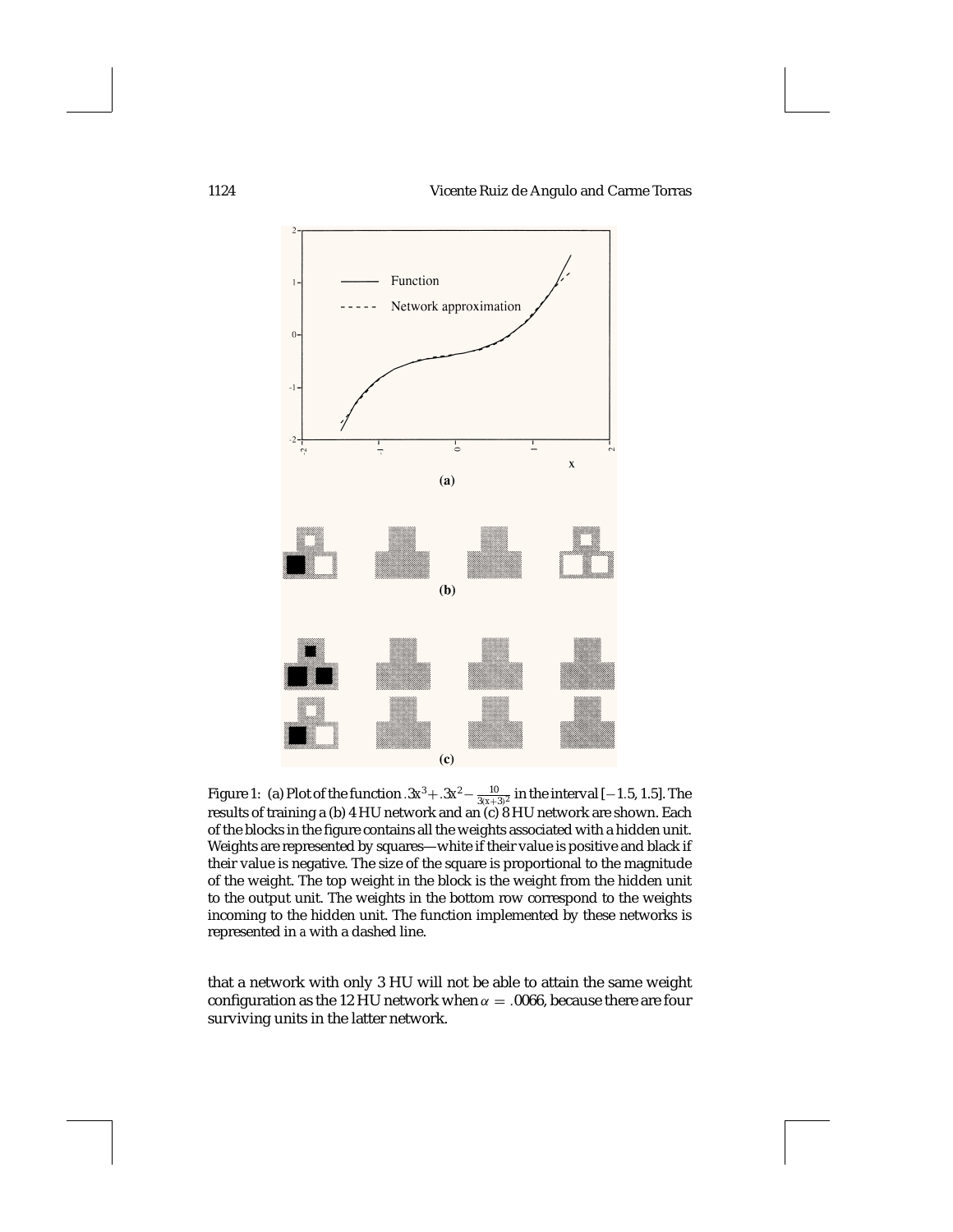

Figure 2: Plot of the function  $sin(x_1 + x_2)$  in the interval  $[-\pi, \pi]$ . The small squares constitute the training set used in the experiment of the next figure, obtained by sampling the function  $sin(x_1 + x_2) + \eta$ , where  $\eta$  is a gaussian noise with standard deviation 0.5.

In general, given two networks with different number of units, there exists a value of  $\alpha$ , which we call the confluence point, such that for any greater value, both networks implement identical functions. At the resolution level of Figure 3, the confluence point is .0066 (the first value greater than zero), but using much smaller steps results in a more accurate confluence point estimation of .002. (In section 3.3 we will see an example with a much larger confluence point.)

Another consequence of using the algorithm with  $\alpha > 0$  is that above a certain number of iterations, the generalization error does not change with more training. Thus, overffiting is limited. Although the selection of the best variance (or regularizer coefficient) for generalization is not the purpose of this article, we show in Figure 4 the generalization error of the intensively trained networks used in the preceding figure. It can be seen that the networks with 6 HUs and 12 HUs generalize equally well for  $\alpha > 0$ , except in the case  $\alpha = 0.053$ , where the former falls in a local minimum.

In subsequent experiments with a fixed  $\alpha$ , it has been observed that the number of surviving hidden units increases with the number of data items to cope with the increase in the amount of information available (Ruiz de Angulo, 1996).

**3.2 Local Minima.** A question that arises naturally after seeing the results of the preceding experiments is whether two networks with different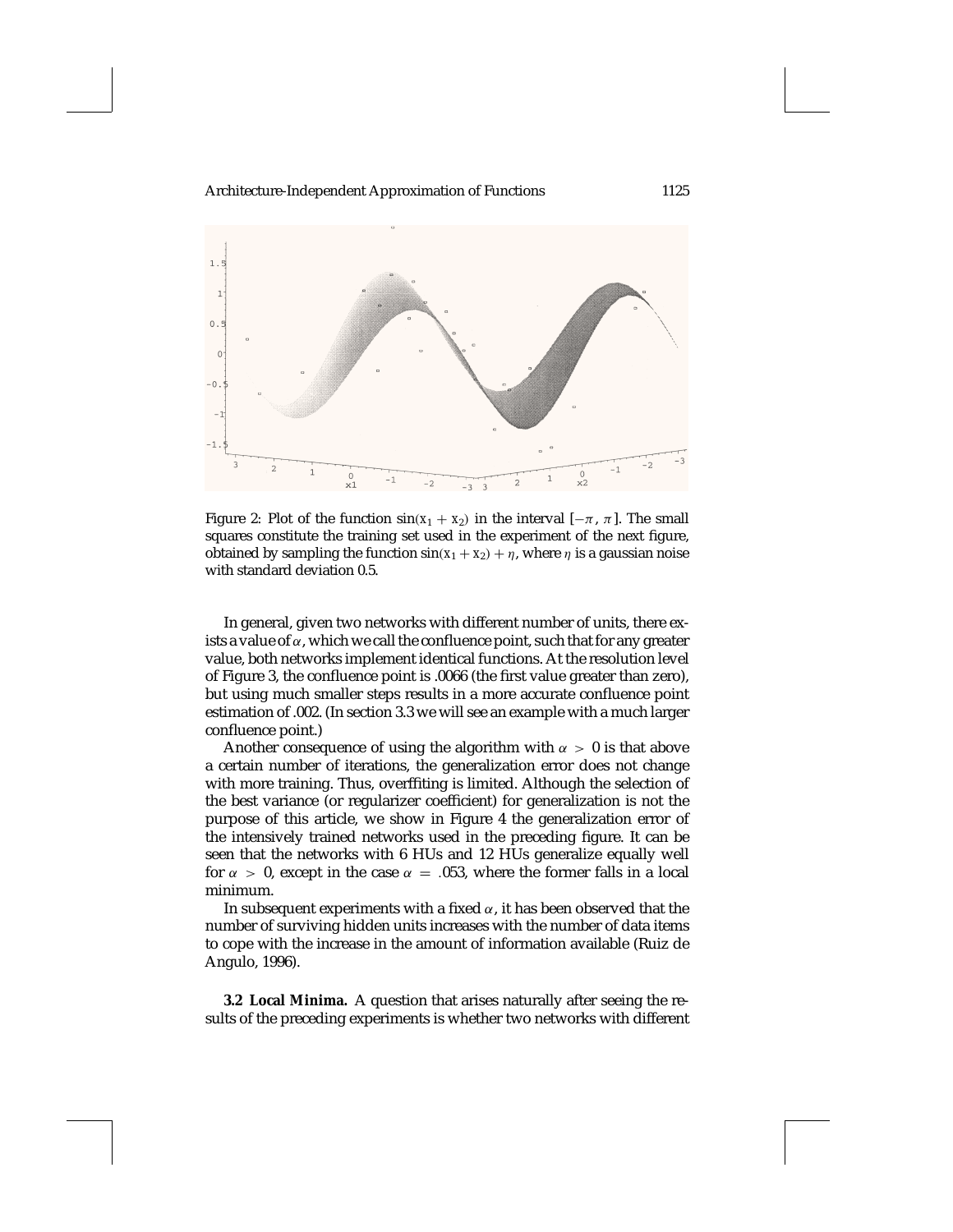

Figure 3: Representation of the absolute values of weights after training. Those of the 6 HU network are marked with a cross and those of the 12-HU network with a circle. Note that the weights lying on the axis of abcissas are null, and thus correspond to nonsurviving units.

number of neurons, trained with the same training set and  $\alpha$ , will always produce equivalent approximations.

First, let us state that all the claims we make in this article refer to wellminimized networks. No strong claims can be made about weights resulting from incomplete optimizations. Thus, no ways to regulate complexity extrinsic to the cost function, such as early stopping, are applied.

Often two networks must be trained for a long time before their similarity is clearly noticed. It is not unusual (as in the case of minimizing the plain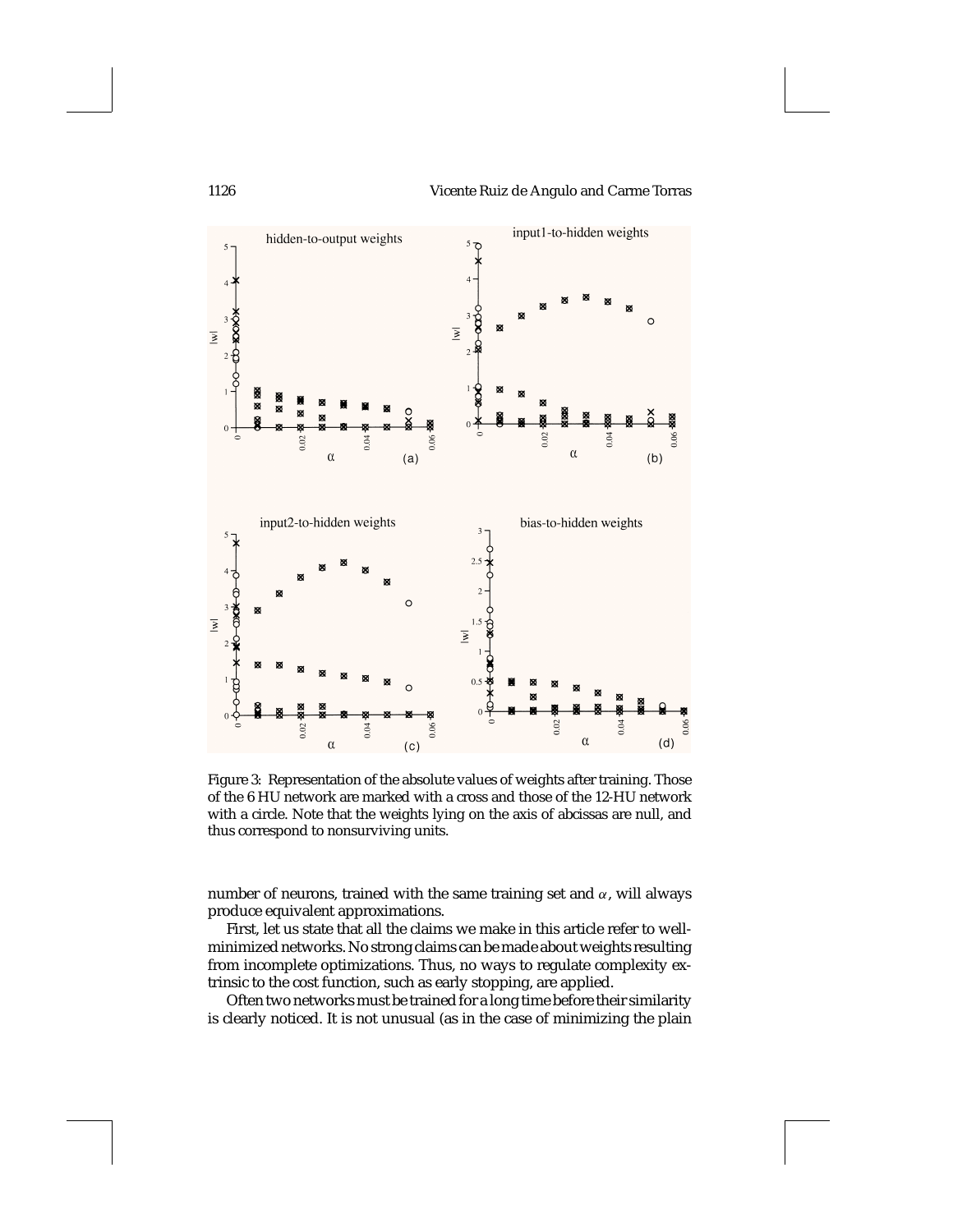

Figure 4: Generalization error of the networks displayed in Figure 3.

 $E(W)$ ) that learning slows down in nearly flat surfaces of  $E_P(W)$ , sometimes leading to replicated units, which disappear after enough training.

From time to time, even after long training periods, one gets different configurations, including cases with different number of remaining hidden units. Two situations need to be distinguished here, depending on whether the number of surviving units in the larger network is greater than the number of available hidden units in the smaller network or not. In the first situation, there is no opportunity for confluence. In the second, if the configuration reached by the larger network is a global minimum, it must also be a global minimum for the smaller network. Consequently, in the second situation, we have always verified that at least one of the networks had been trapped in a local minimum.

Thus, our claim for architecture-independent approximation still holds, but must be stated in the context of global minimization of the regularized function.

The frequency of local minima is not too high. Results such as those in Figure 1 are common in a first trial. However, we must acknowledge that results such as those displayed in Figure 3, in which with fixed initial weights equal configurations are obtained for the entire range of  $\alpha$ 's, are uncommon. Experimental results indicate that it is more likely to fall in local minima when the number of surviving hidden units required by the global minimum is close to that of the network and also when this number is much larger.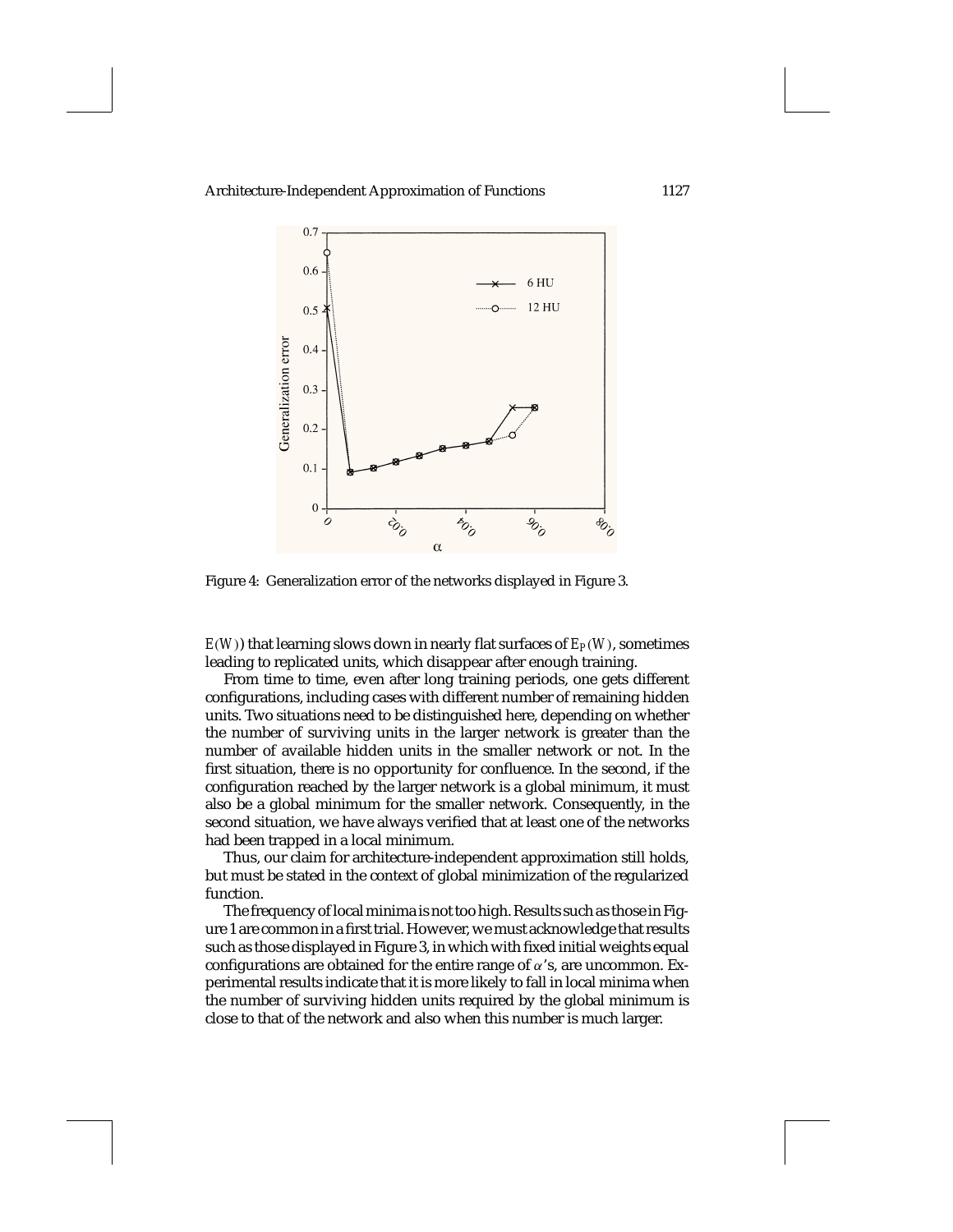A strategy to avoid local minima is to add a random perturbation several times in the middle and late stages of learning.

**3.3 Quasi-Similar Approximations.** So far we have seen only one of the two types of hidden units produced by the algorithm, which hereafter will be called nonreplicated units: those whose weight pattern appears only once in the network. But the algorithm often produces weight configurations in which several units are replicated. In these cases the number of surviving units is not indicative of the complexity of the network, and, indeed, it is not unusual that an increase of  $\alpha$  produces a minimum with more surviving units, some of them being replicated. The replication of a hidden unit depends on the degree of linearity that its output exhibits in the range of the input training data.

The nonreplicated units are always nonlinear, whereas the replicated ones may be of either type. As will be shown next, when the replicated units are nonlinear, the global minimum contains a fixed number of them, irrespective of the size of the network. On the contrary, the number of linear replicated units grows with network size, tending to fill the whole network.

Suppose we have a network with a number  $n > 0$  of nonsurviving hidden units, and assume that one of the surviving units is almost linear. Since the second derivatives associated with a hidden unit depend on only the squares of the hidden-to-output weights and on the square of the hidden unit activation, splitting a linear hidden unit keeps the same *E*(*W*) while reducing the second derivatives part of  $E_P(W)$ . Thus, returning to our imaginary network, by splitting the linear hidden unit into  $n+1$  equal units and replicating its weight pattern for all the nonsurviving units, the minimum value of  $E_P(W)$  is obtained with the same  $E(W)$ . For this reason, we call these units replicated units of the fill-everything type. As an example, see Figure 5, where the weights resulting from training a 6 HU and a 12 HU network with 25 samples of the function  $sin(x_1 + x_2)$  up to  $AVG(W) = .00005$ , using  $\alpha = 0.02$ , are shown. One can see that in Figure 5a, there are five functionally identical units, the first and second of which have inverted sign patterns in relation to the others. In Figure 5b, that same replicated unit appears 11 times, but the magnitudes of its weights are smaller. Thus, when the resulting weight configuration contains linear replicated units, enlarging the number of hidden units causes a rescaling of these replicated hidden units. Because the hidden units cannot be completely linear, this rescaling imposes a slight adjustment on the remaining, nonlinear units. Figure 6 shows the weights of the same 6 HU and 12 HU networks used in Figure 5 for a complete range of  $\alpha$ 's. Here, for  $0 < \alpha < .04$ , the configuration in both networks consists of a nonreplicated unit and fill-everything linear units. When the number of hidden units tends to infinity, the rescaling tends to be completely linear, and the adjustment of the nonreplicated units tends to zero. Instead, when there are too few units, the rescaling makes the hidden units too nonlinear, and thus, a completely different solution is found. Fig-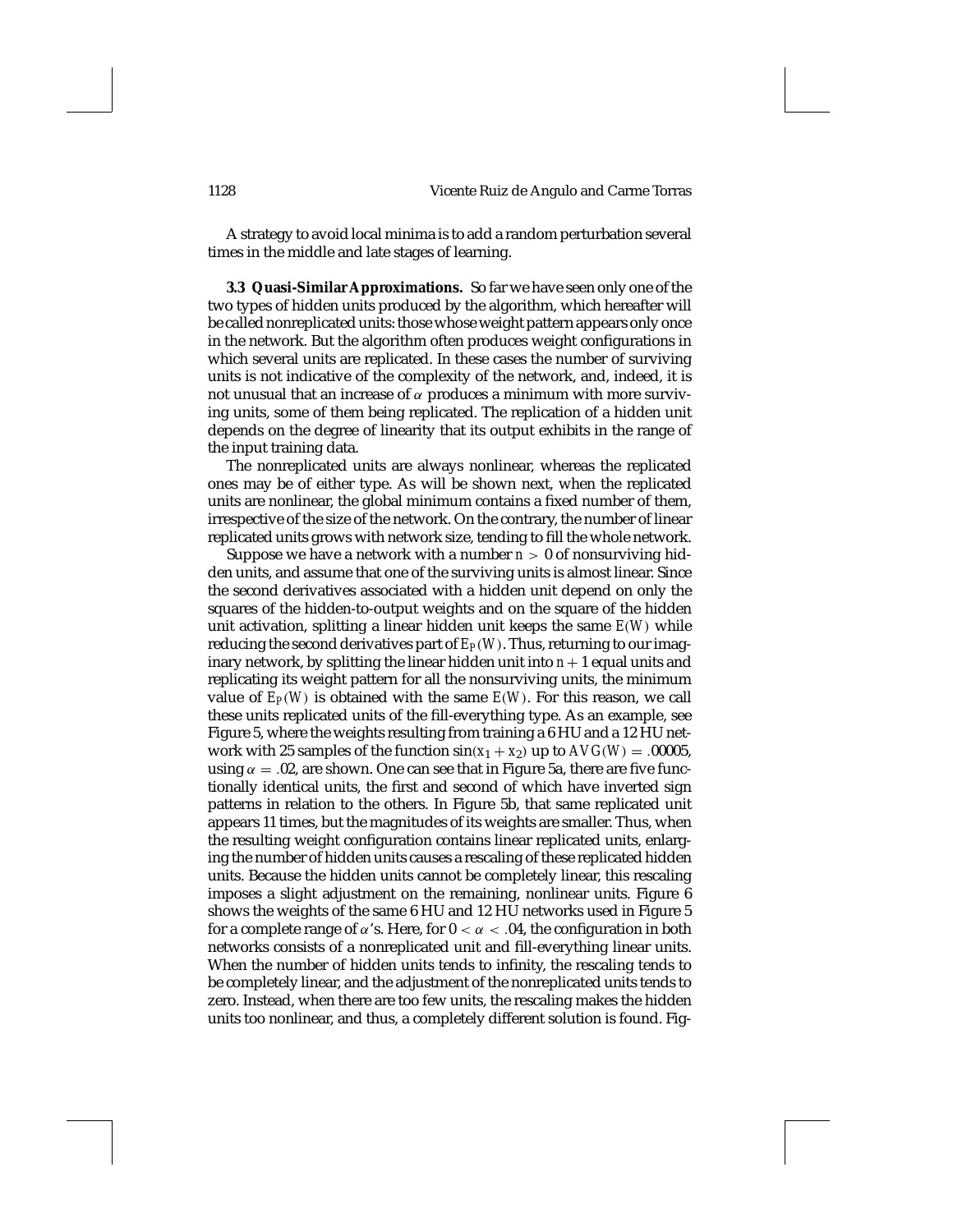



Figure 5: Results of training a 6 HU and a 12 HU network with 25 samples of the function  $sin(x_1 + x_2)$ , using  $\alpha = .02$ . The resulting configurations contain replicated units of the fill-everything type.

ure 7 shows an example with the same settings as in Figure 5, but supplying more information for the network (30 patterns are used) and requiring more fidelity to the data ( $\alpha = 0.0066$ ). Here, the absolute values of the weights of the replicated units are larger, and, thus, they do not admit a redistribution into just five units. Therefore, the 6 HU network converges to an entirely different configuration.

On the other hand, when the replicated units are significantly nonlinear, the scenario is much more restricted, because a fixed number of replicated units is involved in the global minimum. We call these units replicated units of the fixed number type. For instance, in Figure 6,  $\alpha = .04$  produces a solution with four replicated units, in both the 12 HU and the 6 HU networks. Different initializations lead always to the same type of solution with the 12 HU network, but this solution is more difficult to find for the 6 HU network, because it requires almost all its hidden units, and approximately half of the times produces a solution with three replicated units. The behavior of the 6 HU network is also favored by another fact: if the replicated units are not highly nonlinear, one more and one less number of replications can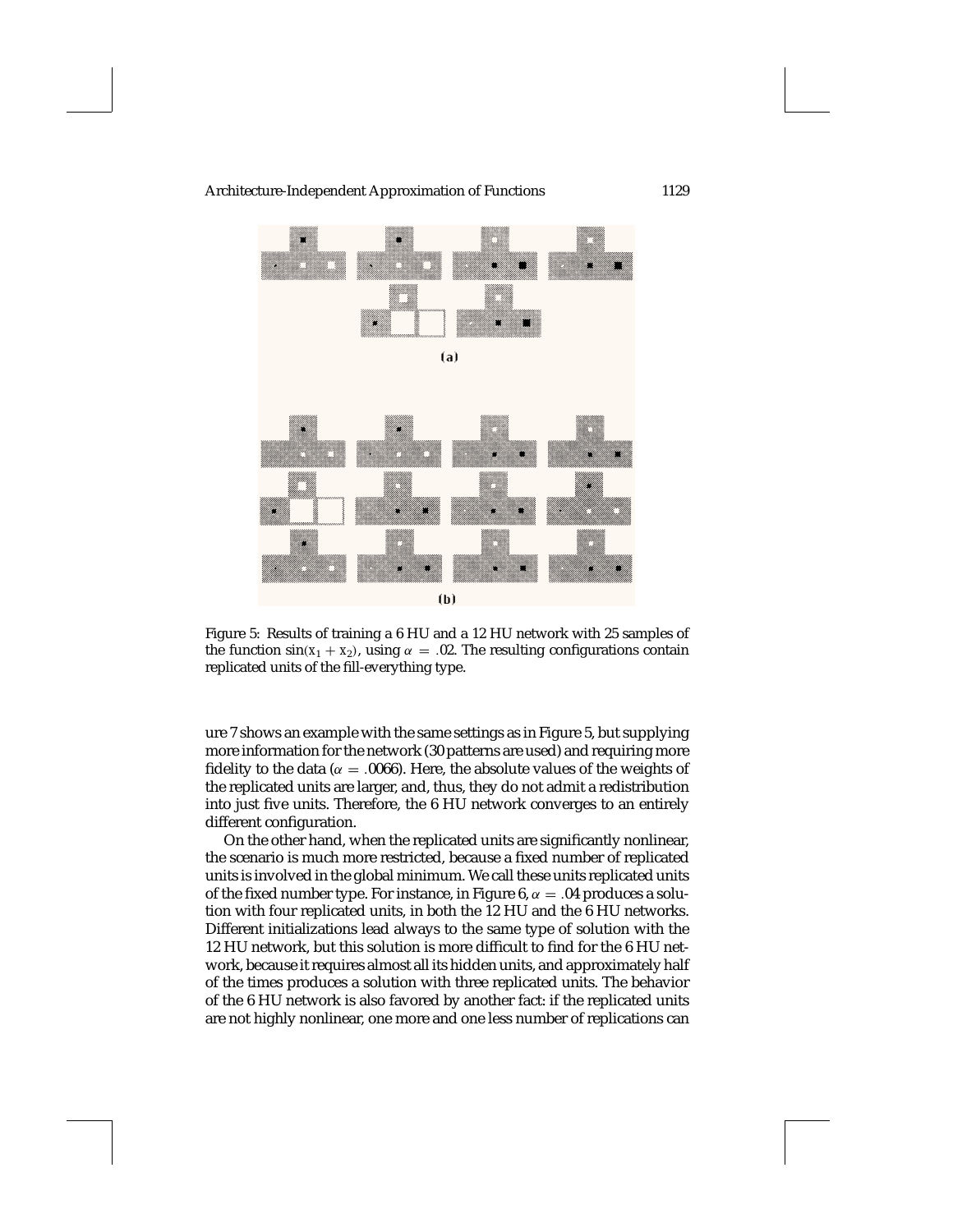



Figure 6: Representation of the weights resulting from training 6 HU and 12 HU networks under the same conditions as in Figure 5, but for a complete range of  $\alpha$ 's. In the top left plot, the number of weights with the same value is indicated besides the corresponding symbol.

be a solution with an *EP*(*W*) value almost indistinguishable from the global minimum.

A consequence of all this is that quasi-similar functions can be implemented by different networks, even if  $\alpha$  is not in their confluence range. To measure the degree of similarity between two functions, we define the functional distance as the mean square distance between the outputs of the two networks in a grid of 10,000 points regularly distributed in the input domain. Figure 8 shows the functional distances between architectures with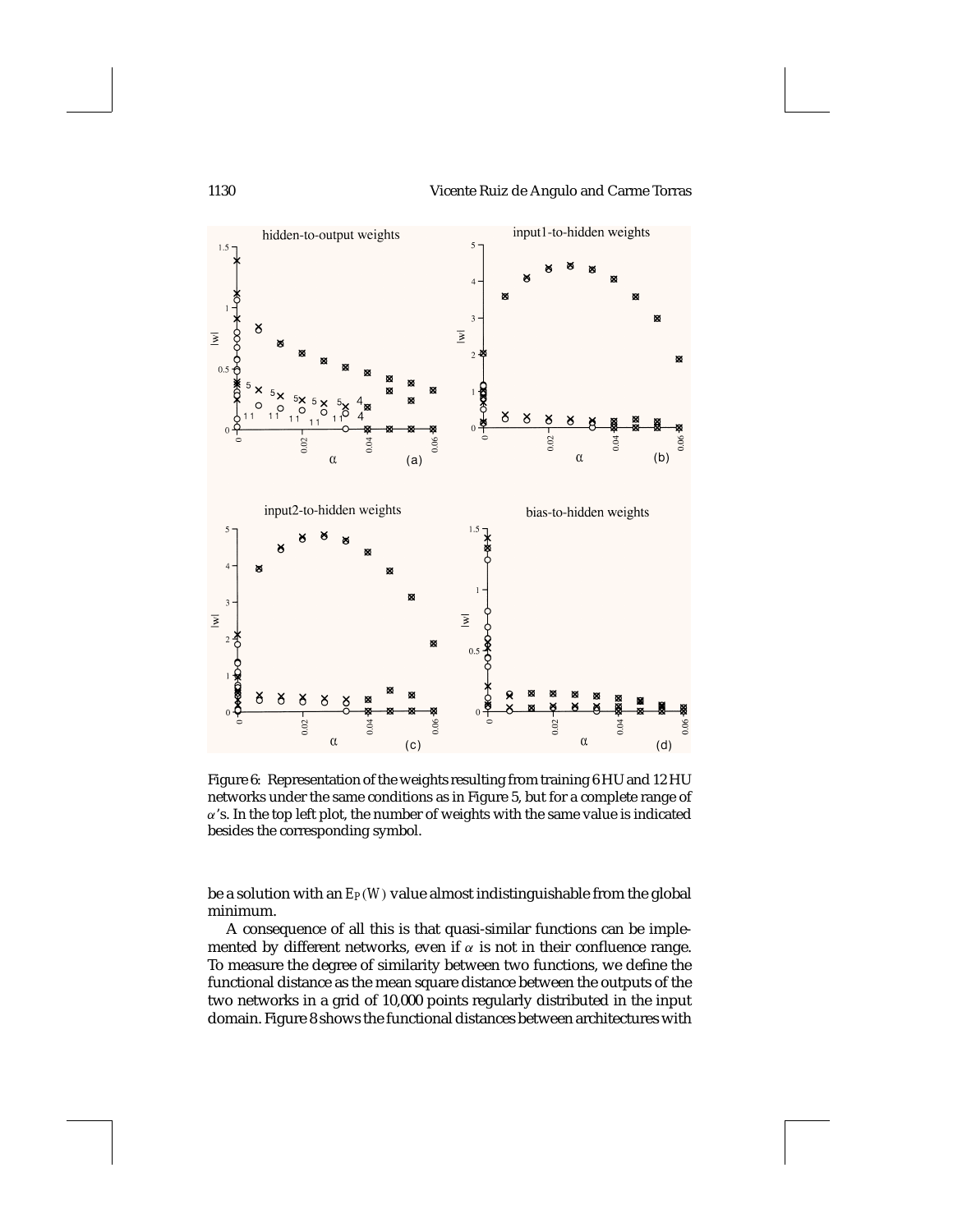

Figure 7: Results of training a 6 HU and a 12 HU network with 30 samples of the function  $sin(x_1 + x_2)$ , using  $\alpha = .0066$ . Here, the 6 HU is too small to accommodate the rescaling of the fill-everything units, and different solutions are found by the two networks.

different number of hidden units, minimized for several  $\alpha$ 's. Since for the two highest  $\alpha$ 's, some of the networks fell in local minima, in these cases we used the best minimum selected from three different random trials. It is evident that as  $\alpha$  grows, all the architectures tend to produce the same results. But the most interesting observation from this graph is that for any  $\alpha > 0$ , the distances between architectures decrease very quickly as the number of hidden units grows, and they are indistinguishable from zero above 50 units. Notice that the comparisons involve networks that differ the more in the number of hidden units, the larger are the architectures. The above observation agrees with the expectation of a tendency to closer similarity for larger nets. Of course, for each given  $\alpha$ , all the architectures exhibit almost the same generalization error, especially those above 50 HUs. An interesting fact derived from Figure 8 is that as the sizes of the networks grow, their confluence occurs at lower  $\alpha$  values. Thus, the chances that the value of  $\alpha$  leading to the best generalization falls within the confluence region increase with the size of the networks. In other words, it seems that good generalization and confluence can be simultaneously achieved for large networks.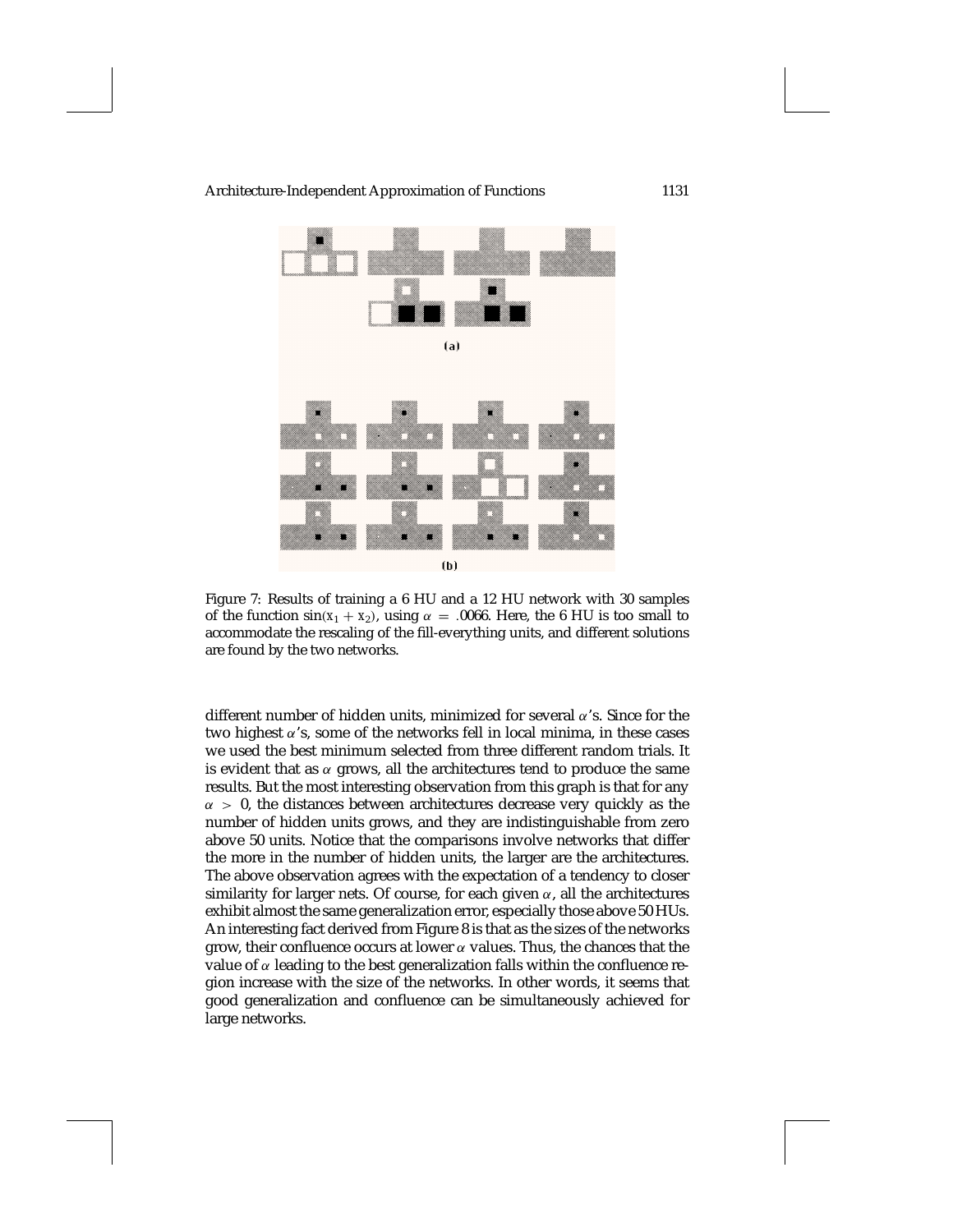1132 Vicente Ruiz de Angulo and Carme Torras



Figure 8: Evaluation of the similarity between the functions implemented by architectures with different numbers of hidden units. A complete range of  $\alpha$ 's is tested.

In conclusion, no matter what the value of  $\alpha$  is, large enough networks make similar approximations. For that reason, we can disregard the network size selection problem and concentrate on the ideal regularizer coefficient to reduce the complexity of the network.

## **4 Discussion**

We have presented a very simple neural network algorithm capable of producing quasi-similar approximations with different network architectures. This algorithm can be viewed as a way of minimizing the expectation of the standard error over a distribution of the weights with a common and fixed variance. Alternatively, it can be seen as the addition of a regular-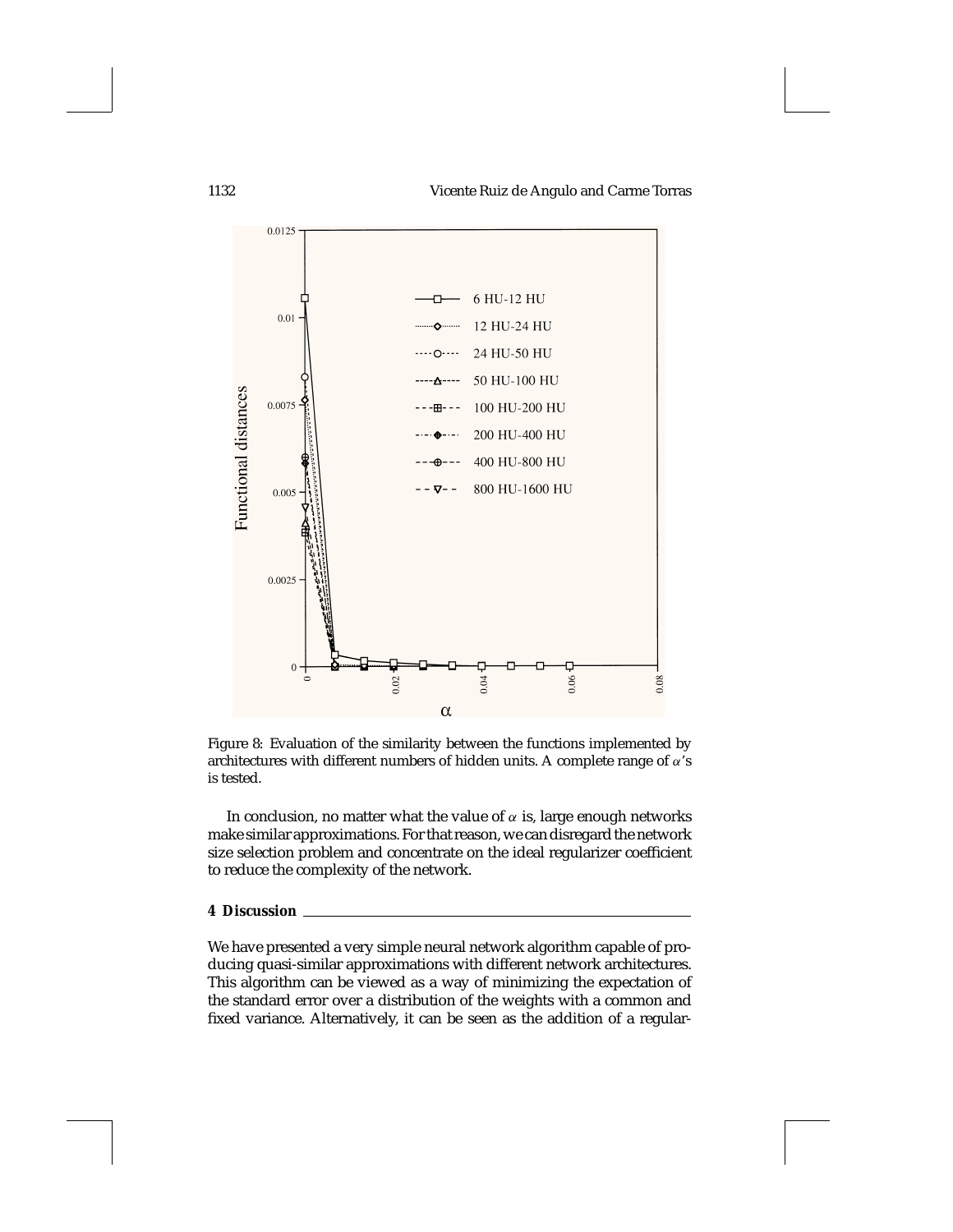ization or penalty term to *E*(*W*) to control the degree of adaptivity of the network.

For a given  $\alpha$ , if the minimum in the limit of infinite HUs does not contain replicated units of the fill-everything type, there exists a threshold number of units above which the function implemented by any architecture is exactly the same. Otherwise, if the minimum admits replicated units, then there exists also a threshold number of HUs above which linear replicated units begin to appear. Above this point, the networks show a close functional similarity, which approaches quickly the identity as the number of HUs grows. If enough hidden units are provided, in either case the function implemented by a neural network depends only on  $\alpha$ , it being independent of the architecture.

To make sure that this architecture-independence property is not shared by all weight-elimination procedures, we have run Optimal Brain Damage (Le Cun et al., 1990) on the same data and the same architectures employed in Figure 8. We have pruned the weights five at a time and have retrained all the networks until only the number of weights indicated in the abscisses is left.<sup>4</sup> The results displayed in Figure 9 are clear, in the sense that the function implemented by the network varies markedly all along the weight removal process; in other words, it does not stabilize beyond a given number of weights.

The results in this article can be put under a Bayesian light. Neal (1996) has advocated convincingly for the use of neural networks with as many hidden units as can be afforded computationally, regardless of the size of the training set. In a proper Bayesian approach, it makes more sense to allow the maximum information to be extracted from the data and let the prior reduce conveniently the complexity (if the prior is correct). From this point of view, the first problem is to look for priors over weights such that the corresponding prior over the function reaches a reasonable limit as the number of hidden units goes to infinity. In fact, not a prior but a family of priors suitably scaled according to the number of HUs is defined by Neal (1996) to obtain such convergence.

The usual type of priors, the gaussian one, converges to gaussian processes—a family of distributions over functions that can be handled more efficiently by a direct implementation. In addition, they produce networks where the contribution of individual HUs is negligible and consequently are unable to represent "hidden features" of the data. Another problem is that implementing Bayesian inference with methods based on the posterior may break down as the number of HUs becomes large. Instead, Monte Carlo methods are able to do the job, but being slow, they may fail to reach the true posterior in a reasonable time for a number of HUs close enough to the limit.

<sup>4</sup> Note that an initial pruning has been necessary to make the number of weights of all networks a multiple of five before beginning to prune the weights five at a time.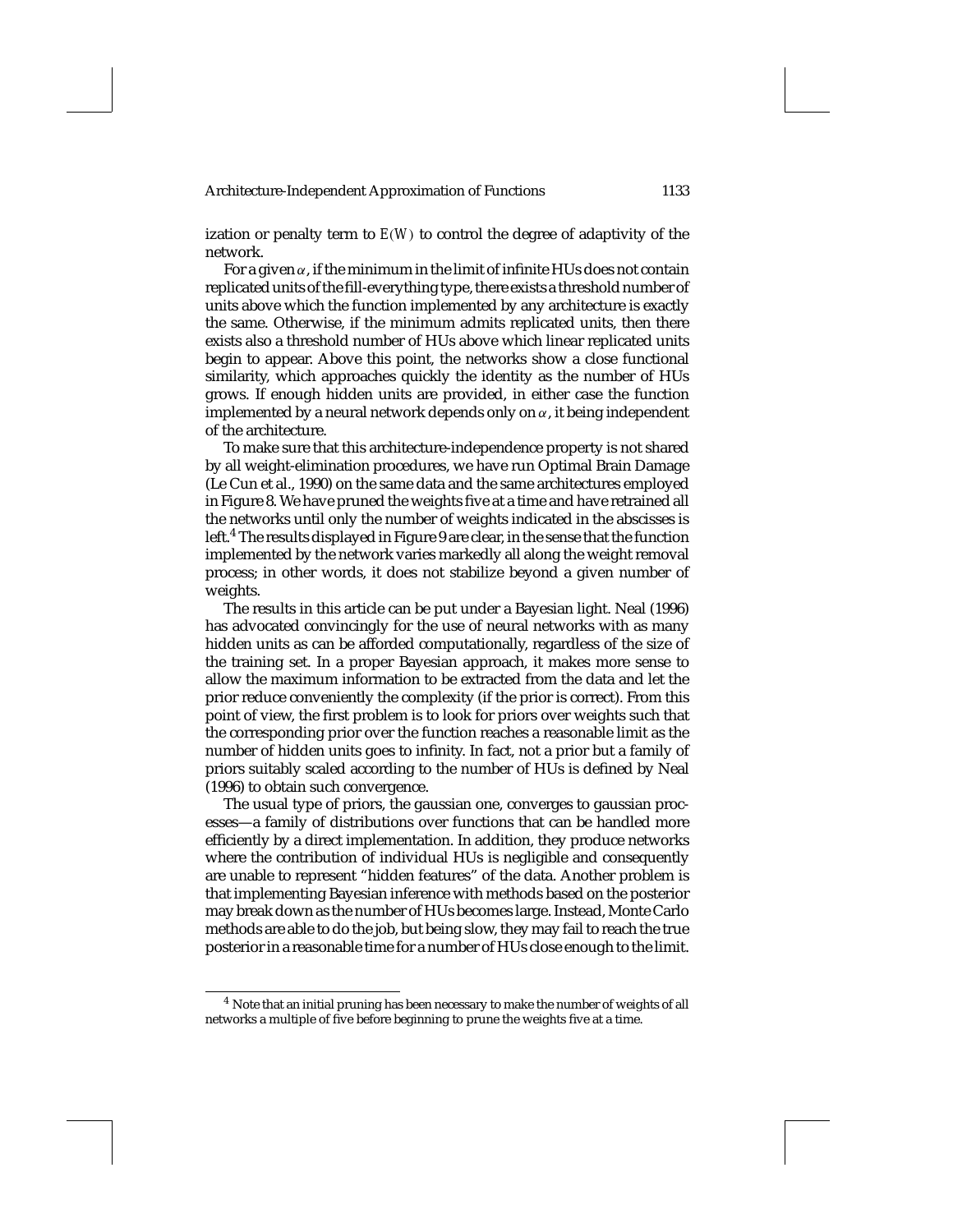

Figure 9: Evaluation of the similarity between the functions implemented by pruned networks (following Optimal Brain Damage) derived from initial architectures containing different numbers of hidden units. The different symbols correspond to the same pairs of networks as in Figure 8, and the scale is also the same as in that figure.

The algorithm presented in this article is based on a regularization term,  $\alpha \sum_{j,i} \left(\frac{\partial F}{\partial w_{ji}}\right)^2$ , that can be considered a prior on the weights for which, as we have seen, the posterior maximum reaches a limit as the size of the networks goes to infinity. This limit is reached abruptly if there are only nonreplicated and fix-number replicated units and more smoothly if there are fill-everything replicated units. In the former case, the limit is easily reached and identified; in the latter case, a good approximation can also be identified when adding a new neuron produces a rescaling of the replicated units. In addition, in the infinite limit, the contribution of some individual